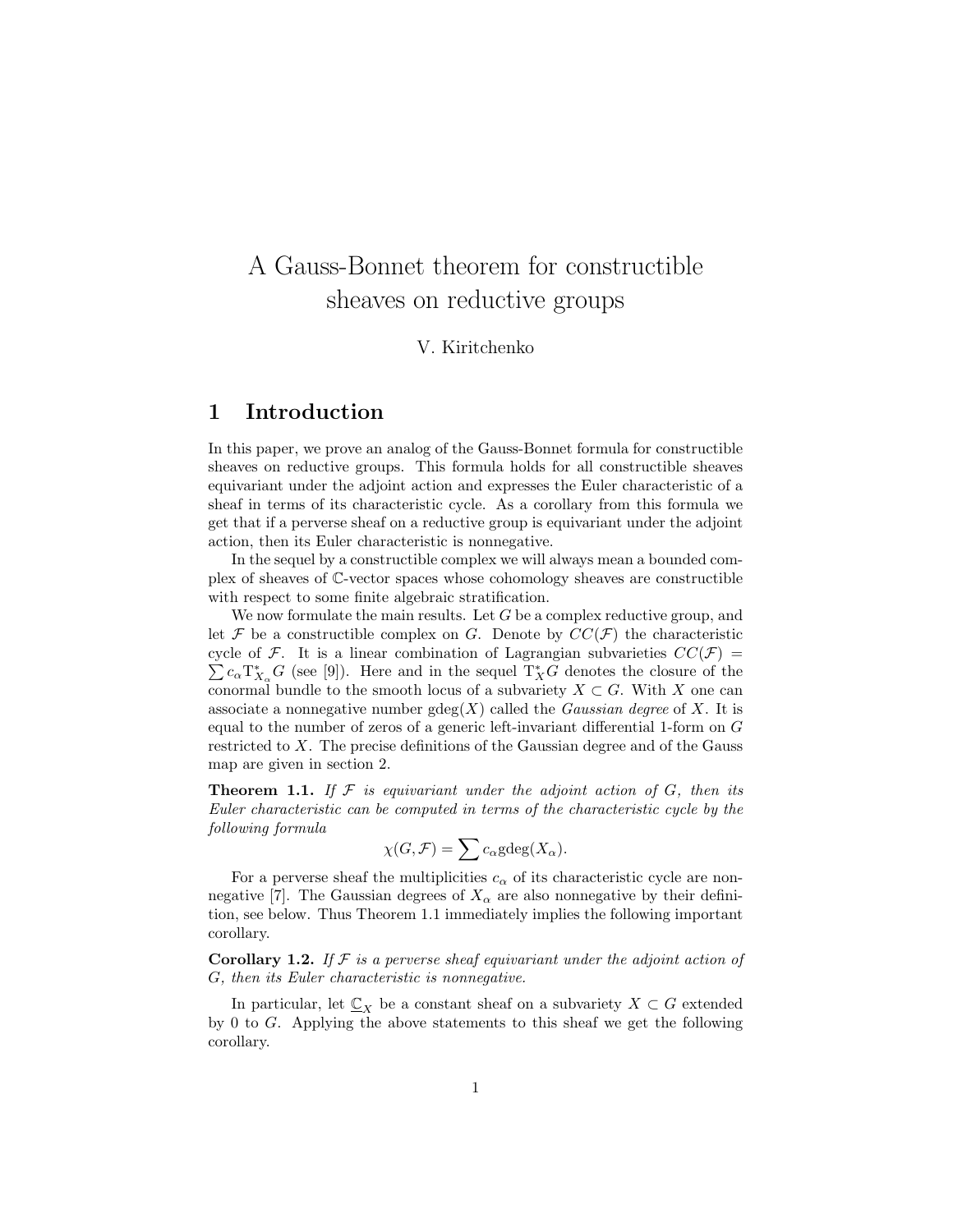**Corollary 1.3.** If  $X \subset G$  is a closed smooth subvariety invariant under the adjoint action of G, then  $\chi(X) = (-1)^{\dim X}$ gdeg $(X)$ . Thus the number  $(-1)^{\dim X}\chi(X)$  is nonnegative.

Indeed, the characteristic cycle of  $\underline{\mathbb{C}}_X$  coincides with  $(-1)^{\dim X}T^*_XG$ . Corollary 1.3 is a noncompact analog of the classical Hopf theorem which states that the Euler characteristic of a compact oriented  $C^{\infty}$ -manifold M is equal to  $(-1)^{\dim M}$  times the number of zeros of a generic 1-form on M, counted with signs (coming from the orientation).

For the case when  $G = (\mathbb{C}^*)^n$  is a torus, Corollary 1.2 was first proved by F. Loeser and C. Sabbah [11] with another proof given by O. Gabber and F. Loeser [6]. Theorem 1.1 was proved in the torus case by J. Franecki and M. Kapranov [4]. Theorem 1.1 holds for all constructible sheaves on a torus. However, it does not hold for arbitrary constructible sheaves on a noncommutative algebraic group (see [4] for a counterexample). M. Kapranov conjectured that it may be still true for constructible sheaves on reductive groups if we consider only sheaves equivariant under the adjoint action. The present paper proves this conjecture. Recently, A. Braverman proved nonnegativity of the Euler characteristic for some class of Ad G-equivariant l-adic sheaves in finite characteristic [1]. For complex ground field his result implies, in particular, Corollary 1.2 in the case, when a perverse sheaf coincides with its Goreski–MacPherson extension from the set of all regular semisimple elements of G. As the referee indicated the result of O. Gabber and F. Loeser holds for all holonomic D-modules, and not only for those with regular singularities. The similar remark is valid for the A. Braverman's paper.

The main step in the proof of Theorem 1.1 is to reduce the problem to the case of a maximal torus  $T \subset G$ . Since  $\mathcal F$  is Ad G-equivariant, it is constructible with respect to some Whitney stratification  $S$  with Ad G-invariant strata. In section 3 we prove that the Euler characteristic of a stratum  $X \in \mathcal{S}$  coincides with that of the intersection  $X \cap T$ . This implies that the sheaf  $\mathcal F$  restricted onto the maximal torus T has the same Euler characteristic as  $\mathcal{F}$ . In section 2 we recall some facts about Euler characteristic needed for the proof. In section 4 we prove that the Gaussian degrees of X and  $X \cap T$  coincide.

To deal with the characteristic cycle we use the Dubson-Kashiwara index formula that expresses the multiplicities  $c_{\alpha}$  in terms of the local Euler characteristic of  $\mathcal F$  along each stratum and some topological data depending on the stratification only (section 2). This data is given by the Euler characteristics with compact support of complex links. In our case we can choose a complex link to be invariant under the action of some compact torus and thus simplify computation of its Euler characteristic. This approach is taken from [2]. In section 5 we prove that for any stratum  $X_{\beta} \in \mathcal{S}$  and any semisimple stratum  $X_{\alpha} \in \mathcal{S}$ , such that  $X_{\alpha} \subset \overline{X_{\beta}}$ , the Euler characteristic with compact support of their complex link coincides with that of the complex link of the strata  $X_{\alpha} \cap T$ and  $X_{\beta} \cap T$ . This allows us to view the formula from Theorem 1.1 as the same formula for the restriction of  $\mathcal F$  onto  $T$  (section 6). Then we apply the result of [4].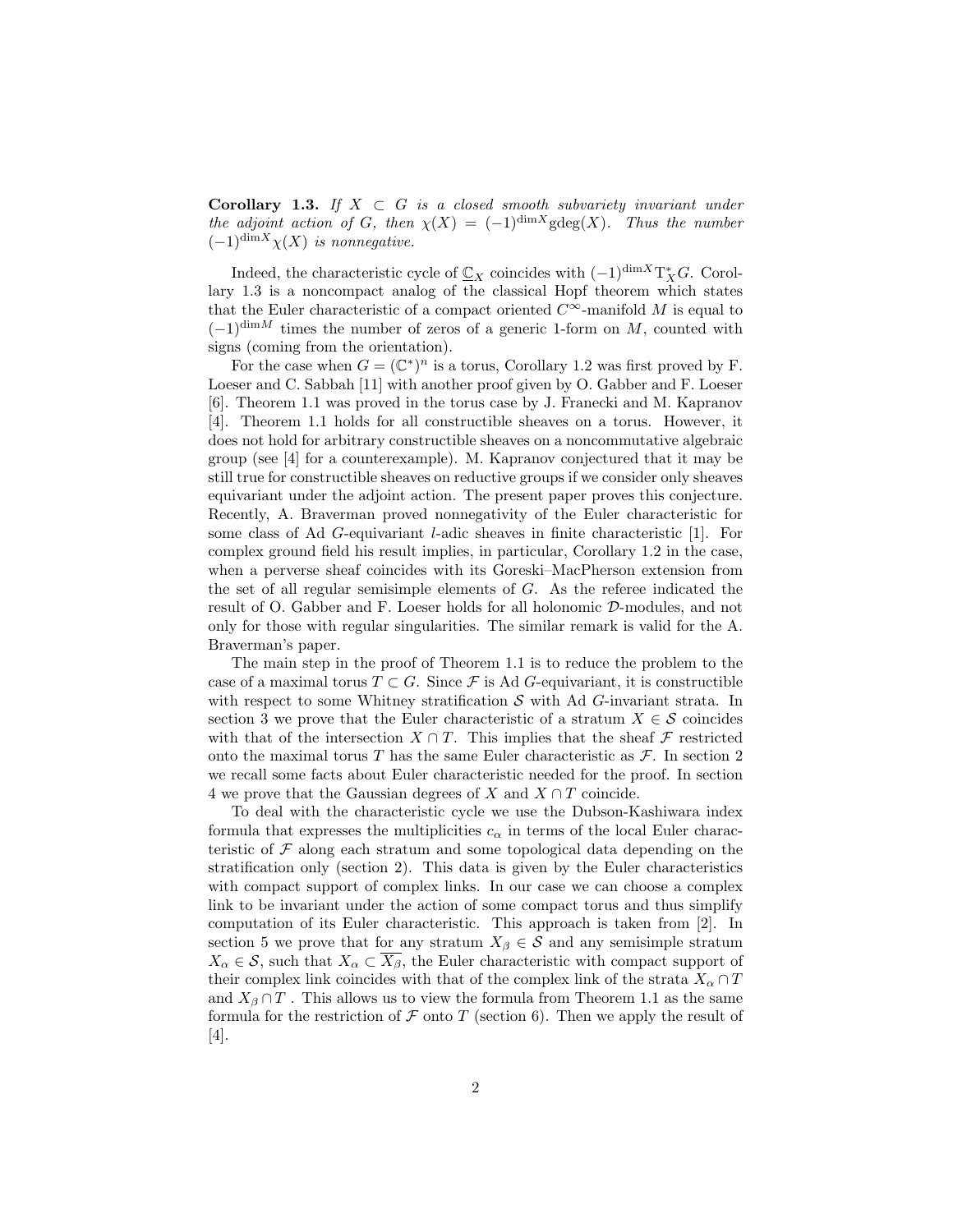I am grateful to M. Kapranov for constant encouragement, valuable suggestions and remarks. I would also like to thank A. Braverman and A. Khovanskii for useful discussions.

# 2 Preliminaries

Gaussian degree. We now define the (left) Gauss map and the Gaussian degree. The material of this subsection is taken from [4]. For more details see [4, 3].

Let G be a complex algebraic group with Lie algebra  $\mathfrak{g}$ , and let X be its subvariety of the dimension k. Denote by  $G(k, \mathfrak{g})$  the Grassmannian of kdimensional subspaces in  $\mathfrak{g}$ . For any point  $x \in G$ , there is a natural isomorphism between the tangent space  $T_xG$  and  $\mathfrak g$  given by the left multiplication by  $x^{-1}$ :

$$
L_x: y \mapsto x^{-1}y; \quad d_xL_x: \mathrm{T}_xG \to \mathfrak{g}.
$$

The left Gauss map  $\Gamma_X : X \to G(k, \mathfrak{g})$  is defined as follows:

$$
\Gamma_X(x) = d_x L_x(\mathcal{T}_x X).
$$

The Gauss map is rational and regular on the smooth locus  $X^{sm}$  of X. If X is a hypersurface,  $\Gamma_X$  maps X to  $\mathbb{P}(\mathfrak{g}^*)$ , which has the same dimension as X. In this case we define the Gaussian degree of X to be the degree of its Gauss map. By the degree of a rational map  $X \to Y$  we mean the number of preimages of a generic point in  $Y$  (see [12], Proposition 3.17). In general case the Gaussian degree is the degree of a rational map  $\tilde{\Gamma}_X : \tilde{X} \to \mathbb{P}(\tilde{\mathfrak{g}}^*)$ , where  $\tilde{X}$  and  $\tilde{\Gamma}_X$  are defined as follows. The variety  $\tilde{X}$  is a fiber bundle over  $X^{sm}$ , whose fiber at a point x consists of all hyperplanes in  $\mathfrak g$  that contain a subspace  $\Gamma_X(x)$ , i.e.  $\tilde{X} = \{(x, y) \in X^{sm} \times \mathbb{P}(\mathfrak{g}^*) : \Gamma_X(x) \subset y\}.$  Then  $\tilde{\Gamma}_X(x, y) = y$ . Note that  $\tilde{X}$  and  $\mathbb{P}(\mathfrak{g}^*)$  have the same dimension. It is clear from the definition that the Gaussian degree is a birational invariant of a subvariety.

In the sequel we will use another description of the Gaussian degree. Let  $\omega$  be a generic left-invariant differential 1-form on  $G$  (for reductive groups we define a generic 1-form explicitly in section 4). We call a point  $x \in X$  a zero of  $\omega$ , if  $\omega$  restricted to the tangent space  $T_xX$  is zero. Then it is easy to verify that the Gaussian degree of X is equal to the number of zeros of  $\omega$  on X.

**Euler characteristic.** Let T be a torus (it may be a complex torus  $(\mathbb{C}^*)^n$  as well as a compact one  $(S^1)^n$ ). Consider its linear algebraic action on  $\mathbb{C}^N$ , and a locally closed semialgebraic subset  $X \subset \mathbb{C}^N$  invariant under this action. Let  $X^T \subset X$  be the set of the fixed points. In what follows  $\chi$  denotes the usual topological Euler characteristic and  $\chi^c$  the Euler characteristic computed using cohomology with compact support. The following simple and well-known fact plays the crucial role in the sequel.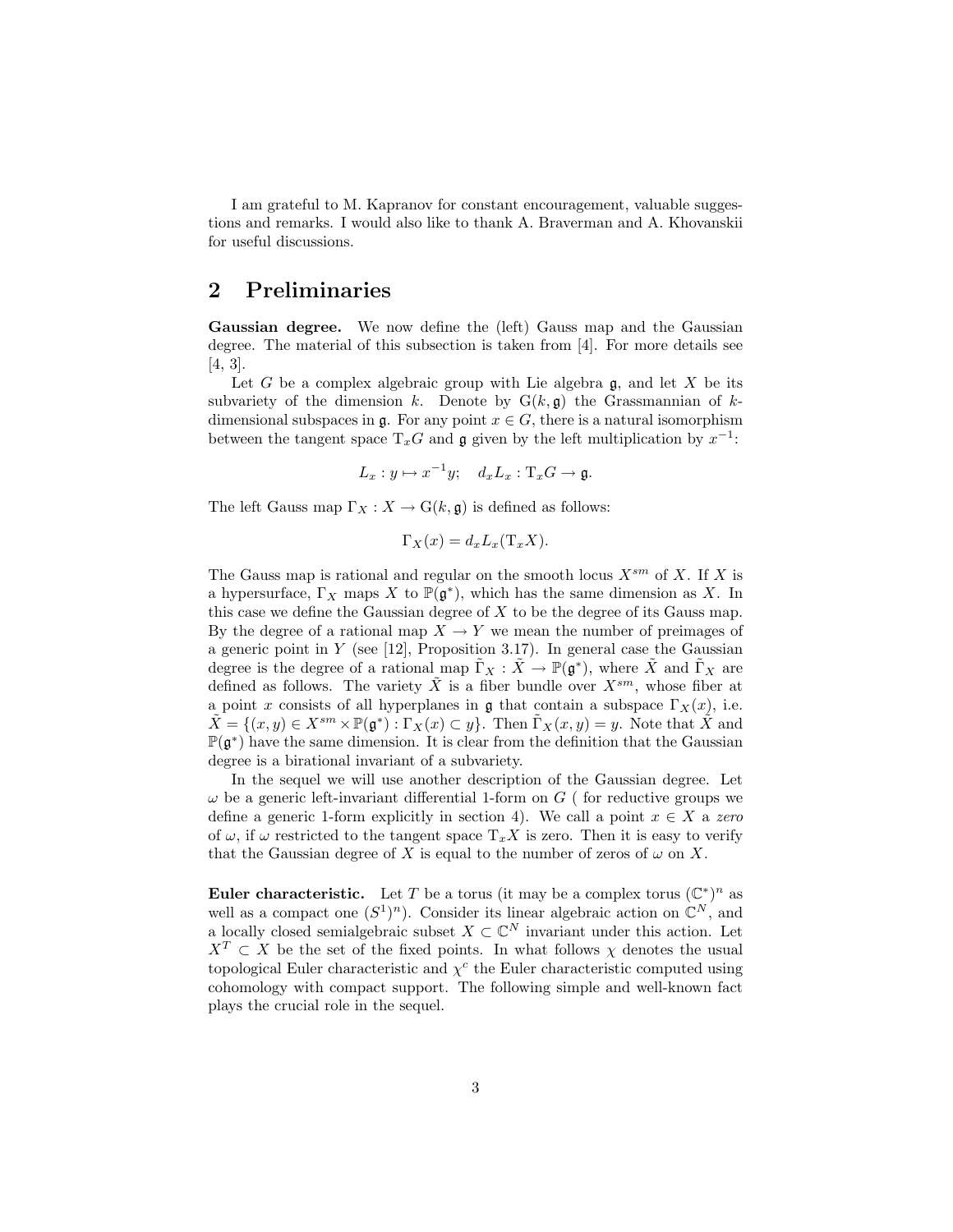**Proposition 2.1.** The spaces X and  $X<sup>T</sup>$  have the same Euler characteristic with compact support:

$$
\chi^c(X) = \chi^c(X^T). \qquad \qquad \Box
$$

The following statement is also well-known, but the author could not find an appropriate reference.

#### **Proposition 2.2.** If X is a complex algebraic variety, then  $\chi^c(X) = \chi(X)$ .

*Proof.* Applying Proposition 2.3 to the constant sheaf  $\mathbb{C}_X$  and using additivity of the Euler characteristic with compact support, one can deduce this equality from the following fact. For any point  $x \in X$  the Euler characteristic with compact support of a small open neighborhood of x is equal to 1. To prove this fact we use the induction by the dimension of  $X$ .

We may assume that a neighborhood of x is embedded in  $\mathbb{C}^N$ . Take a generic holomorphic function f on X such that  $f(x) = 0$ , and an open neighborhood  $C = f^{-1}(D) \cap B$ , where  $D \subset \mathbb{C}$  is a small open disk with the center at 0 and  $B \subset \mathbb{C}^N$  is a small ball with the center at x. Then  $f: C \setminus f^{-1}(0) \to D \setminus \{0\}$ is a fiber bundle (see [8], Section 2.4). Thus  $\chi^c(C \setminus f^{-1}(0)) = 0$ , and  $\chi^c(C) =$  $\chi^{c}(f^{-1}(0))$ . The dimension of  $f^{-1}(0)$  is already less than that of X.  $\Box$ 

The Euler characteristic of sheaves. We now recall a formula for the Euler characteristic of constructible sheaves on varieties. Let  $X \subset \mathbb{C}^N$  be a smooth subvariety, and let  $\mathcal F$  be a constructible complex on  $X$ . With any point  $x \in X$  one can associate the local Euler characteristic  $\chi(\mathcal{F}_x)$  of  $\mathcal F$  at this point. Thus F gives rise to the constructible function  $\chi(\mathcal{F})$  on X by the formula  $\chi(\mathcal{F})(x) = \chi(\mathcal{F}_x).$ 

There is the concept of the direct image of a constructible function (see [5] and [9], Section 9.7). It is defined for any morphism of algebraic varieties  $X \to Y$  and a constructible function on X. We use the more suggestive notation  $\int_X f(x)dx$  for the direct image of f under the morphism  $X \to pt$ , since this direct image may be also defined as the integral of  $f$  over the Euler characteristic [13, 10].

**Proposition 2.3.** The global Euler characteristic  $\chi(X, \mathcal{F}) = \sum (-1)^i H^i(X, \mathcal{F})$ is equal to the following integral over the Euler characteristic

$$
\chi(X,\mathcal{F})=\int_X \chi(\mathcal{F})d\chi
$$

In other words, if we fix a finite algebraic stratification  $X = \bigsqcup X_\alpha, \alpha \in \mathcal{S}$ , such that the function  $\chi(\mathcal{F})$  is constant along each stratum, we get

$$
\chi(X,\mathcal{F}) = \sum_{\alpha \in \mathcal{S}} \chi_{\alpha}(\mathcal{F}) \chi^{c}(X_{\alpha}),
$$

where  $\chi_{\alpha}(\mathcal{F})$  is the value of  $\chi(\mathcal{F})$  at any point of a stratum  $X_{\alpha}$ .

See [9], Section 9.7 for the proof.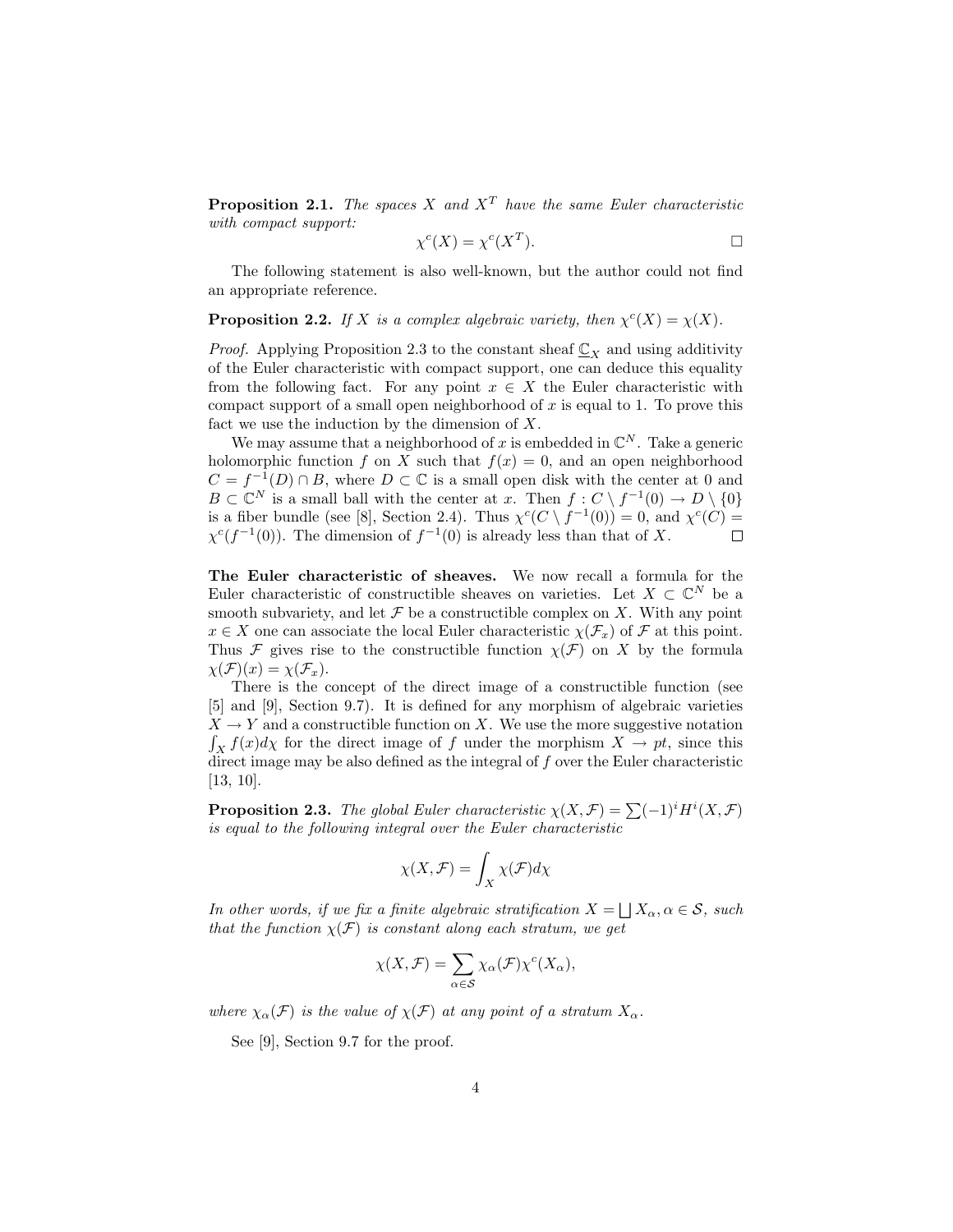Complex links and characteristic cycles. We use the notation of the previous subsection. Suppose that  $S$  is a Whitney stratification of X. Let  $X_{\alpha}, X_{\beta}, \alpha, \beta \in \mathcal{S}$ , be two strata such that  $X_{\alpha} \subset \overline{X_{\beta}}$ . Choose a point  $a \in X_{\alpha}$ and any normal slice  $N \subset X$  to  $X_\alpha$  at the point a. Consider a holomorphic function l on N such that  $l(a) = 0$  and its differential  $d_a l$  is a generic covector in the cotangent space  $\mathrm{T}_a^* N$  (i.e.  $d_a l$  belongs to some open dense subset of this space that depends on the stratification  $S$ ). Let  $h(\cdot, \cdot)$  be a Hermitian metric in  $\mathbb{C}^N$  and  $B = \{x \in \mathbb{C}^N : h(x - a, x - a) \leq const\}$  a small ball with the center at  $\boldsymbol{a}.$ 

We now define the complex link L of the strata  $X_{\alpha}$ ,  $X_{\beta}$  as  $L = B \cap l^{-1}(\varepsilon) \cap X_{\beta}$ . If the absolute value of  $\varepsilon$  and the radius of the ball B are small enough, the result up to a homeomorphism does not depend on any of the choices involved (see [8], Section 2.3 for the proof). We will use the notation  $e(\alpha, \beta)$  as well as  $e(X_{\alpha}, X_{\beta})$  for the Euler characteristic of L with compact support. We also set  $e(\alpha, \alpha) = -1.$ 

The numbers  $e(\alpha, \beta)$  are useful when one need to find the multiplicities of the characteristic cycle  $CC(\mathcal{F})$ . Multiplicities are recovered from the constructible function  $\chi(\mathcal{F})$  by the following theorem of Dubson and Kashiwara.

**Theorem 2.4.** The characteristic cycle of  $F$  is the linear combination of Lagrangian subvarieties  $T_{X_\alpha}^* X, \alpha \in \mathcal{S}$ , with coefficients

$$
c_{\alpha} = (-1)^{\dim X_{\alpha} + 1} \sum_{X_{\alpha} \subset \overline{X_{\beta}}} e(\alpha, \beta) \chi_{\beta}(\mathcal{F}).
$$

See [7], Theorem 8.2 for the proof.

#### 3 Euler characteristic of invariant subvarieties

Let G be a connected reductive group over  $\mathbb{C}$ , and T a maximal complex torus in G. Consider a subvariety  $X \subset G$  invariant under the adjoint action of G.

**Proposition 3.1.** The varieties X and  $X \cap T$  have the same Euler characteristic with compact support. Moreover,  $\chi(X) = \chi(X \cap T)$ .

*Proof.* The subvariety  $X$  is invariant under the adjoint action of  $G$ . In particular, it is invariant under the adjoint action of the maximal torus T. The set  $G<sup>T</sup> \subset G$  of the fixed points under this action coincides with T, since the centralizer of the maximal torus coincides with the maximal torus itself. Thus by Proposition 2.1 the varieties X and  $X \cap T$  have the same Euler characteristic with compact support. Combining this result with Proposition 2.2, we get that  $\chi(X) = \chi(X \cap T).$  $\Box$ 

**Example.** Let  $X = \mathcal{O}_a$  be the orbit of an element  $a \in G$  under the adjoint action of G. Then proposition 3.1 implies that if a is semisimple, then  $\chi(\mathcal{O}_a)$ is equal to the number  $|O_a \cap T|$  of the intersection points. We may choose the maximal torus T such that  $a \in T$ . Since the orbit of a under the action of the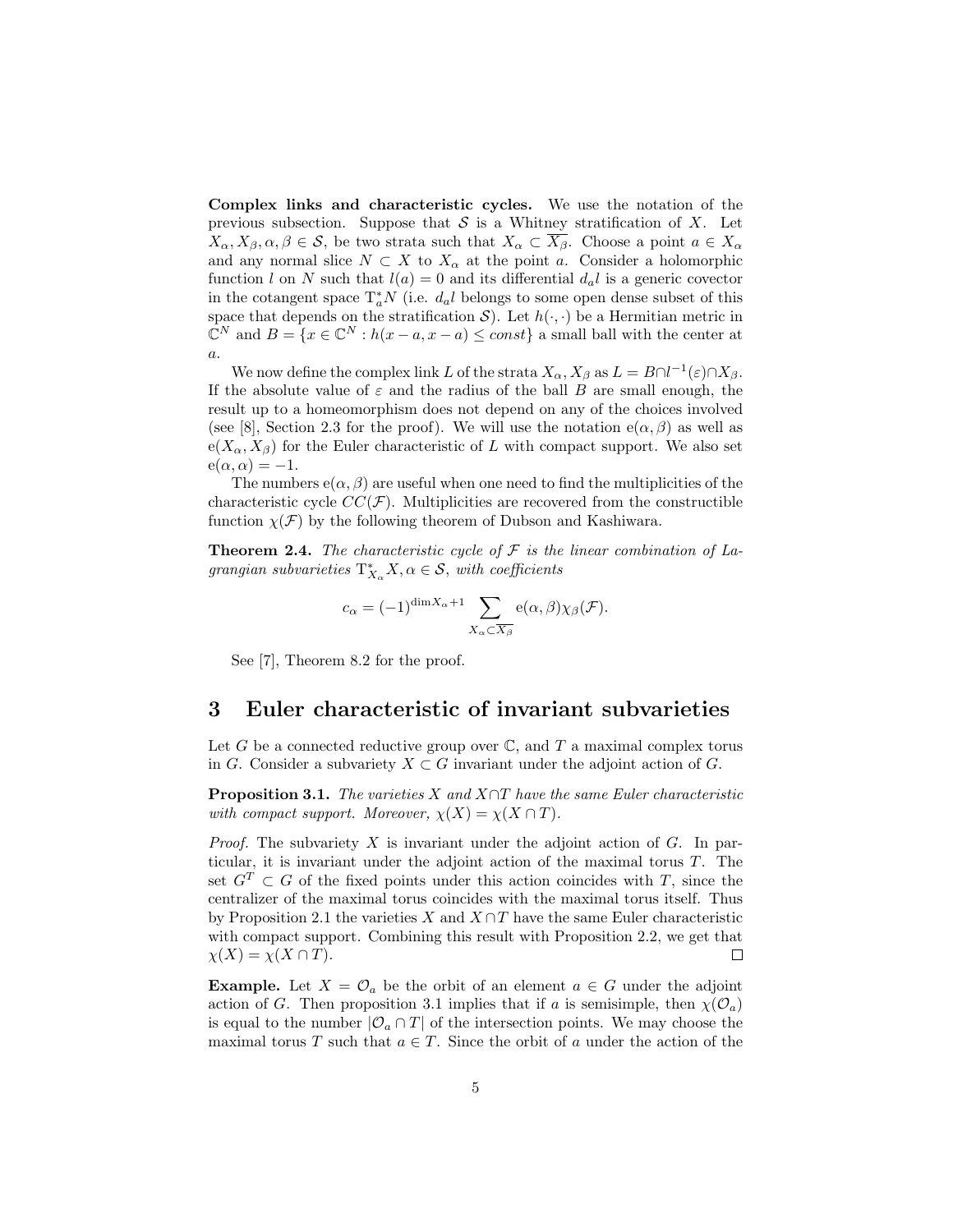Weyl group W on T coincides with  $\mathcal{O}_a \cap T$ , we obtain that  $\chi(\mathcal{O}_a) = |W|/|Stab a|$ , where Stab  $a \subset W$  is the stabilizer of a in W. If a is not semisimple, then  $\chi(\mathcal{O}_a)=0.$ 

Let  $\mathcal F$  be a constructible complex on  $G$ .

**Proposition 3.2.** Suppose that  $\mathcal F$  is equivariant under the adjoint action of  $G$ . Let  $\mathcal{F}_T$  be a restriction of F onto  $T \subset G$ . Then the sheaves F and  $\mathcal{F}_T$  have the same Euler characteristic:

$$
\chi(G,\mathcal{F})=\chi(T,\mathcal{F}_T).
$$

*Proof.* The sheaves  $\mathcal F$  and  $\mathcal F_T$  have the same local Euler characteristic at a point  $x \in T$ , since  $\mathcal{F}_T$  is the restriction of  $\mathcal F$  onto  $T$ . Thus the Euler characterpoint  $x \in I$ , since  $\mathcal{F}_T$  is the restriction of  $\mathcal F$  onto  $I$ . Thus the Euler characteristic  $\chi(T, \mathcal{F}_T)$  is equal to  $\int_T \chi(\mathcal{F}) d\chi$  by Proposition 2.3. The function  $\chi(\mathcal{F})$  is invariant under the adjoint action of  $G$ , and Proposition 3.1 implies

$$
\int_T \chi(\mathcal{F})d\chi = \int_G \chi(\mathcal{F})d\chi.
$$

The last integral is equal to the Euler characteristic  $\chi(G, \mathcal{F})$  by Proposition 2.3.  $\Box$ 

## 4 Gaussian degree of invariant subvarieties

We now compare the Gaussian degrees of X in G and of  $X \cap T$  in T. Clearly, the Gaussian degree of a k-dimensional subvariety is equal to the sum of the Gaussian degrees of its k-dimensional irreducible components. Thus we can assume that  $X$  is irreducible. There are two cases: the set of all nonsemisimple elements of  $X$  has codimension either 0 or at least 1. In what follows we prove that in the first case gdeg(X) = 0, and in the second case gdeg(X) =  $gdeg(X)$ T). In particular, the Gaussian degree of any orbit  $\mathcal{O}_a \subset G$  coincides with the Gaussian degree of its intersection with the maximal torus T.

Any reductive group G admits an embedding in  $GL_N(\mathbb{C})$  for some N, such that the inner product  $tr(Y_1Y_2)$  is nondegenerate on Lie algebra g. Let us fix such an embedding. Then g may be identified with the space of all left-invariant differential 1-forms on G: an element  $S \in \mathfrak{g}$  gives rise to a 1-form  $\omega$  by the formula

$$
\omega(Y) = \text{tr}(x^{-1}YS),\tag{1}
$$

where  $x \in G$  and  $Y \in T_xG$ . We will call such a form *generic*, if S is regular semisimple.

Lemma 4.1. All generic left invariant 1-forms form an open dense subset in the space of all left-invariant 1-forms.

Proof. All regular semisimple elements form an open dense subset in g. This implies the statement of the lemma.  $\Box$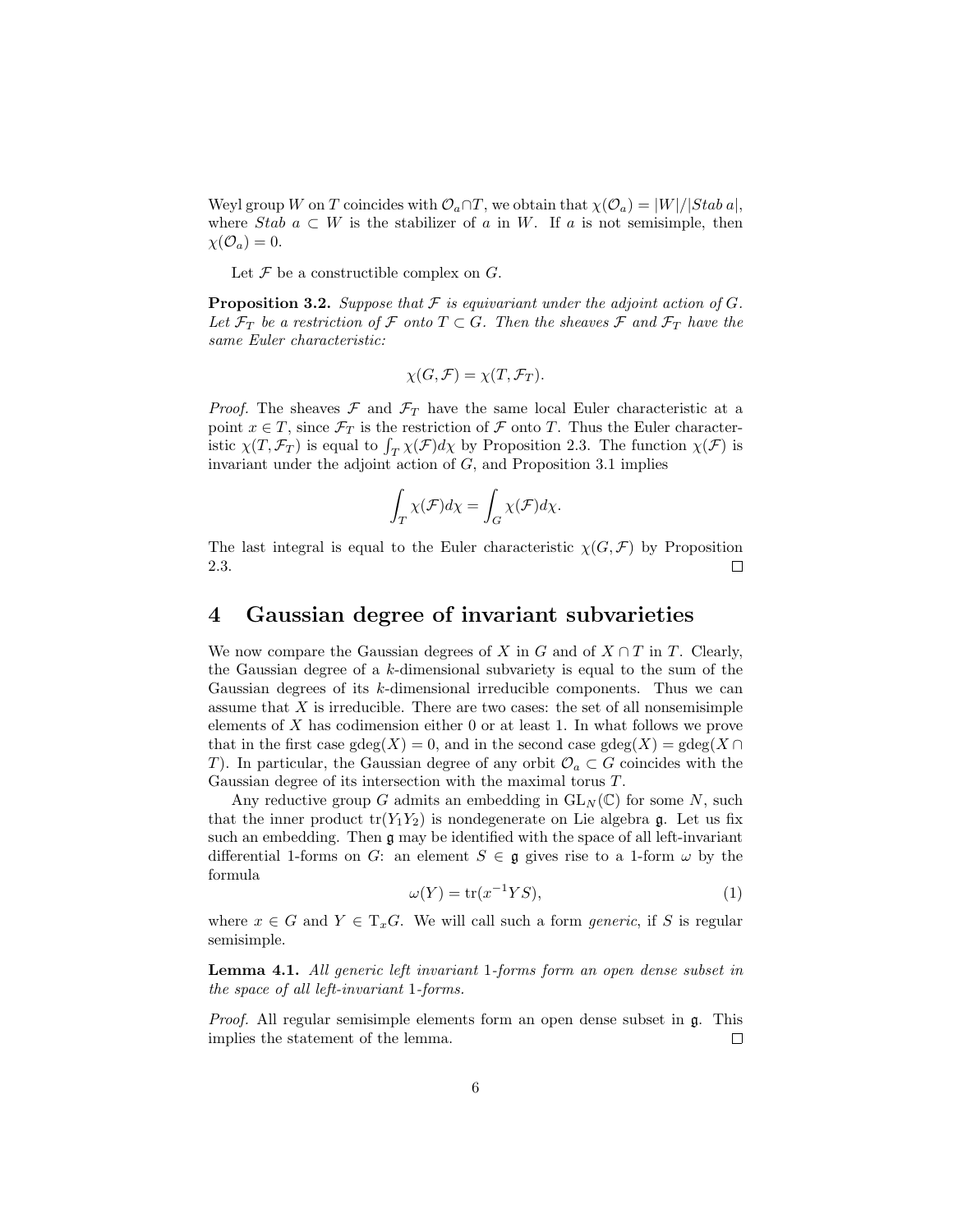**Proposition 4.2.** The Gaussian degree of an orbit  $\mathcal{O}_a$  is equal to the number of the intersection points  $\mathcal{O}_a \cap T$ . In particular, if a is a nonsemisimple element, then  $deg(\mathcal{O}_a)=0$ .

Proof. Consider the map

$$
\varphi: G \to \mathcal{O}_a; \quad \varphi: g \mapsto gag^{-1}.
$$

Since  $\varphi$  is smooth and surjective, the tangent space  $T_x \mathcal{O}_a$  is the image of the induced map  $d\varphi$ . A simple computation shows that  $T_x\mathcal{O}_a = [\mathfrak{g},x]$ . Let  $\omega$  be a generic left-invariant differential 1-form on  $G$  given by the formula  $(1)$ . Then  $\omega = 0$  on  $T_x \mathcal{O}_a$  is equivalent to  $tr(x^{-1}Y xS - YS) = 0$  for any  $Y \in \mathfrak{g}$ . Since the form  $tr(Y_1Y_2)$  is Ad G-invariant, we have  $tr(x^{-1}YxS - YS) = tr(Y(xSx^{-1} - S)).$ The form  $tr(Y_1Y_2)$  is nondegenerate on g. Thus x and S commute, and x belongs to some maximal torus  $T<sub>S</sub>$  that depends on  $S$ .  $\Box$ 

Remark. Suppose that an element a lies in the maximal torus T. Then the space  $T_a \mathcal{O}_a = [\mathfrak{g}, a]$  is orthogonal to the tangent space  $T_a T$  with respect to the form  $(Y_1, Y_2) \mapsto \text{tr}(a^{-1}Y_1 \cdot a^{-1}Y_2)$ . Since this form is nondegenerate on  $T_aT$ , we get that at any point  $x \in \mathcal{O}_a \cap T$  the intersection of tangent spaces  $T_x \mathcal{O}_a$ and  $T_xT$  is zero.

**Corollary 4.3.** Let  $Z \subset G$  be an irreducible subvariety invariant under the adjoint action of G, such that the set  $Z_n$  of all nonsemisimple elements of Z is a Zariski open nonempty subset in Z. Then  $deg(Z) = 0$ .

*Proof.* The Gaussian degree of a subvariety  $Z \subset G$  is birationally invariant. Therefore, it suffices to compute it for  $Z_n$ . Let  $\omega$  be a generic left-invariant differential 1-form on G given by the formula (1). For any smooth point  $a \in Z_n$ the restriction of this form to the subspace  $T_a \mathcal{O}_a \subset T_a Z_n$  of the tangent space  $T_aZ_n$  is already nonzero by Proposition 4.2. Thus the form  $\omega$  does not vanish in any smooth point of  $Z_n$ , and  $gdeg(Z) = gdeg(Z_n) = 0$ .  $\Box$ 

**Proposition 4.4.** Let  $X$  be an irreducible subvariety of  $G$  invariant under the adjoint action of  $G$  such that the subset of all nonsemisimple elements of  $X$  has codimension at least 1 in X. Then the Gaussian degrees of X in G and of  $X \cap T$ in T coincide.

*Proof.* Let  $k$  be the maximal dimension of a semisimple orbit in X. Denote by  $X<sub>s</sub>$  the set of all semisimple elements in X, whose orbits have dimension k. Then  $X_s$  is a Zariski open subset of X. Consider the map

$$
\varphi: G \times (X \cap T) \to X, \quad (g, t) \mapsto gtg^{-1}.
$$

The image of  $\varphi$  contains  $X_s$ . Since  $X_s$  is a Zariski open nonempty subset of  $X_s$ ,  $deg(X) = deg(X_s)$ . For any smooth point  $x \in X_s$  the tangent space  $T_x X$  is again the image of the induced map

$$
d\varphi: \mathrm{T}_g G \times \mathrm{T}_t (X \cap T) \to \mathrm{T}_x X,
$$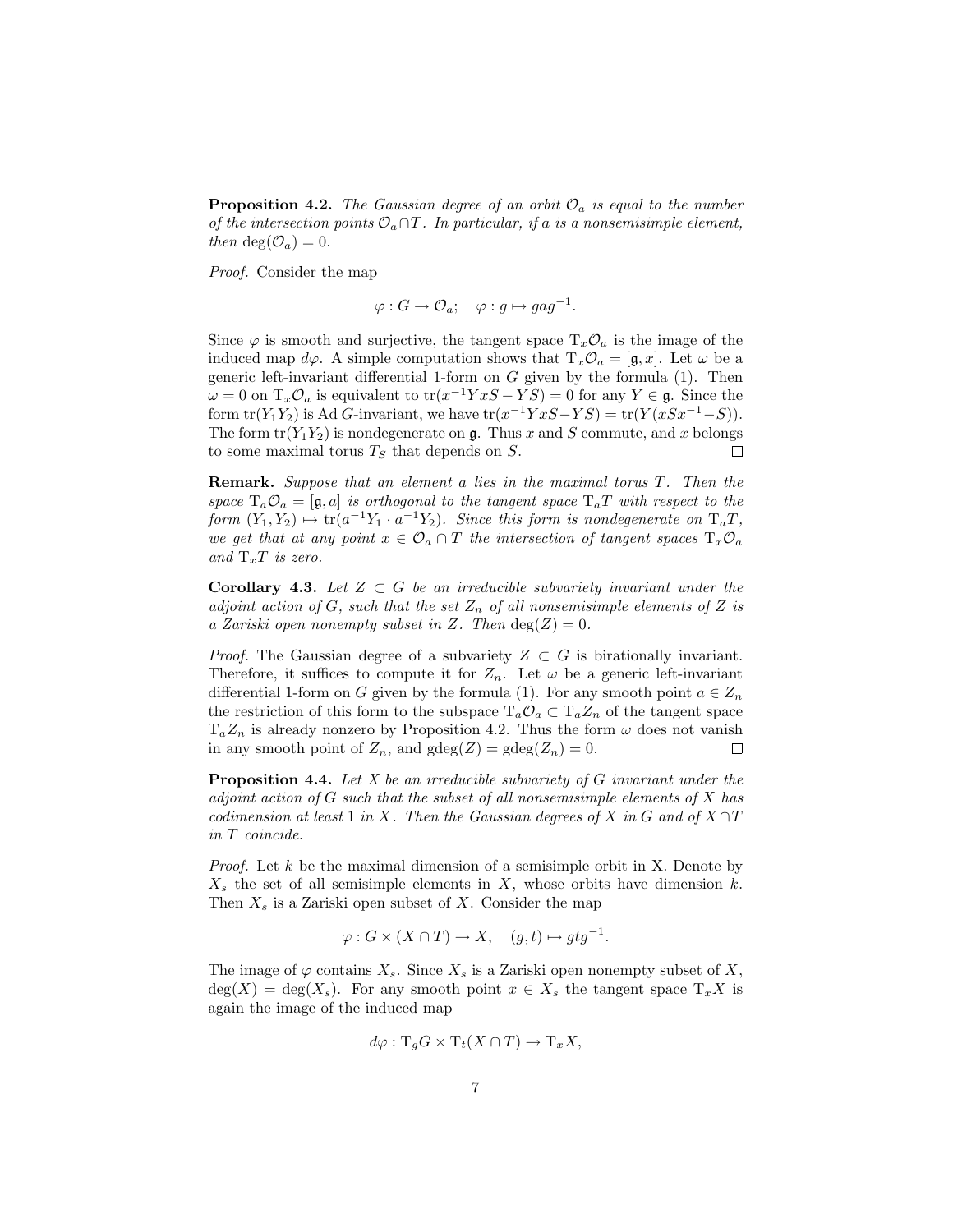where  $gtg^{-1} = x$ . By calculating  $d\varphi$  we obtain that  $T_xX = [\mathfrak{g}, x] \oplus gT_t(X \cap$ T)g<sup>-1</sup>. Let  $\omega$  be a generic left-invariant differential 1-form on G given by the formula (1). Then  $\omega = 0$  on  $T_x X$  is equivalent to  $\omega = 0$  on  $[\mathfrak{g}, x]$  and  $\omega = 0$  on  $gT_t(X \cap T)g^{-1}$ . The first identity holds if and only if x belongs to the maximal torus  $T_S$  (see the proof of Proposition 4.2). Denote by  $\omega_T$  the restriction of  $\omega$  to  $T^*T_S$ . If  $x \in T_S$ , then  $gT_t(X \cap T)g^{-1} = T_x(X \cap T_S)$ . Thus the form  $\omega$  vanishes on  $T_xX$  if and only if the form  $\omega_T$  vanishes on  $T_x(X \cap T_S)$ . It follows that  $deg(X) = deg(X \cap T_S) = deg(X \cap T)$ , since all maximal tori are conjugate.  $\Box$ 

### 5 The Euler characteristic of the complex link

We now compute the Euler characteristic with compact support of a complex link for a certain class of stratifications of G. For any  $a \in G$  we define the rank of a to be the dimension of its centralizer in  $G$ . A Whitney stratification  $S$  of G is called *admissible* if the following conditions hold. For every  $\alpha \in \mathcal{S}$ 

- the stratum  $X_{\alpha}$  is invariant under the adjoint action of G,
- elements of  $X_\alpha$  are either all semisimple of the fixed rank or all nonsemisimple.

Denote by  $S_0 \subset S$  the subset of all semisimple strata. Due to the second condition and the Remark after Proposition 4.2, for any semisimple stratum  $X_\alpha \in \mathcal{S}$  intersection  $X_\alpha \cap T$  is smooth, and at any point  $x \in X_\alpha \cap T$  the intersection of the tangent spaces  $T_xX_\alpha \cap T_xT$  coincides with the tangent space  $T_x(X_\alpha \cap T)$ . Thus we can consider an induced Whitney stratification  $S_T$  of the maximal torus T, namely,  $T = \bigsqcup (X_\alpha \cap T), \alpha \in \mathcal{S}_0$ .

**Proposition 5.1.** Consider two strata  $X_\alpha$  and  $X_\beta$  such that  $X_\alpha$  belongs to the closure of  $X_{\beta}$ . If  $X_{\alpha}$  is semisimple and  $X_{\beta}$  is not, then  $e(\alpha, \beta) = 0$ . If both  $X_{\alpha}$ ,  $X_{\beta}$  are semisimple, then  $e(\alpha, \beta) = e(X_{\alpha} \cap T, X_{\beta} \cap T)$ , where the complex link of  $X_\alpha \cap T$  and  $X_\beta \cap T$  is taken in the torus T.

*Proof.* Let  $Z \subset G$  be the centralizer of an element  $a \in X_\alpha$ . Then Z is again a reductive group. Since the tangent spaces  $T_a Z$  and  $T_a O_a$  are orthogonal with respect to the form  $(Y_1, Y_2) \mapsto \text{tr}(a^{-1}Y_1 \cdot a^{-1}Y_2)$ , and this form is nondegenerate on  $T_aZ$ , we get that Z is the normal slice to the orbit  $\mathcal{O}_a \subset X_\alpha$ . Thus any normal slice to  $X_\alpha \cap Z$  in Z will also be the normal slice to  $X_\alpha$  in G. Let us construct a normal slice  $N \subset Z$  invariant under the adjoint action of Z.

Let k be the dimension of  $X_\alpha \cap Z$ . Some neighborhood of a in  $X_\alpha \cap Z$  lies in the center of Z, because all elements of  $X_\alpha$  have the same rank. Thus we can find k characters  $\varphi_1, \ldots, \varphi_k$  of the group Z such that their differentials  $d_a\varphi_1,\ldots,d_a\varphi_k$  restricted to the tangent space  $T_a(X_\alpha \cap Z)$  are linearly independent. Let  $N \subset Z$  be the set of common zeros of the system  $\varphi_1(za^{-1}) = \ldots = \varphi_k(za^{-1}) = 1.$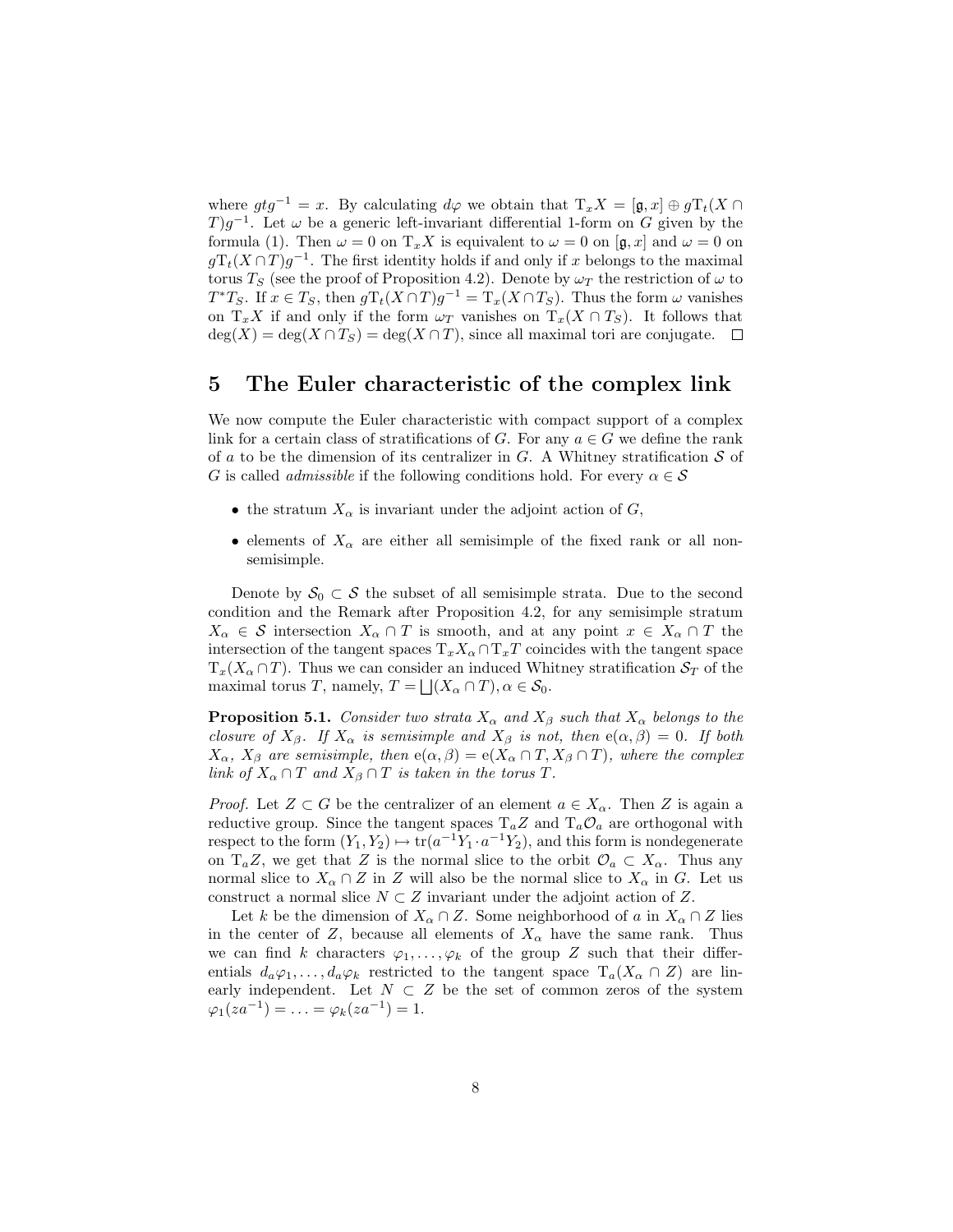**Example.** a) Let G be  $GL_N(\mathbb{C})$  and let  $X_\alpha = Z(GL_N) = \mathbb{C}^*$  be the center of  $GL_N$ . Then  $Z = G$ , and the only characters of Z are the powers of determinant. We have  $d_e \det = \text{tr}$  for the identity element  $e \in GL_N$ , and tr is a nonzero linear function on  $\mathbb{C}^*e$ . Thus at the point  $e \in X_\alpha$  we can take  $N = SL_N(\mathbb{C})$ .

b) Let G be any reductive group, and let  $X_\alpha$  be a stratum consisting of regular semisimple elements. Then Z is a maximal torus. Thus any normal slice to  $X_\alpha \cap Z$  in Z is invariant under the adjoint action of Z.

We now continue the proof of Proposition 5.1. Consider a generic linear function l on N given by the formula  $l(x) = \text{tr}((a^{-1}x-e)S)$ , where  $S \in \text{Lie } Z$  is regular semisimple. There exists a maximal torus  $T \subset Z$  centralizing S. Since a is semisimple, T is also a maximal torus in G. For any  $\varepsilon$  the set  $l^{-1}(\varepsilon)$  is invariant under the adjoint action of  $T$ . Denote by  $T_c$  the compact form of T. Choose a Hermitian inner product  $h(\cdot, \cdot)$  on  $\mathfrak{gl}_N$  invariant under the adjoint action of  $T_c$  and a small ball  $B = \{x \in \mathfrak{gl}_N : h(x - a, x - a) \leq const\}.$ 

Thus with a generic vector  $S \in$  Lie Z we associate the complex link  $L =$  $B \cap l^{-1}(\varepsilon) \cap X_\beta$  of the strata  $X_\alpha$  and  $X_\beta$ . The complex link L is invariant under the adjoint action of the torus  $T_c$  by the construction. Thus by Proposition 3.1 we get  $\chi^c(L) = \chi^c(L^{T_c}) = \chi^c(L \cap Z^{T_c})$ . Note that  $Z^{T_c} = Z^T = T$ . If  $X_\beta$  is nonsemisimple,  $X_{\beta} \cap T$  is empty, thus  $L \cap T$  is empty. It follows that  $e(\alpha, \beta) = 0$ in this case. If  $X_\beta$  is semisimple, then  $L \cap T$  is a complex link for  $X_\alpha \cap T$ ,  $X_\beta \cap T$ in the torus T.  $\Box$ 

**Corollary 5.2.** If  $X$  is a smooth irreducible subvariety invariant under the adjoint action of G, then either X consists of nonsemisimple elements only or the set of all semisimple elements in  $X$  is dense. In particular, if in addition  $X$ is closed, then it contains a dense subset of semisimple elements. The Gaussian degrees of X and of  $X \cap T$  coincide.

*Proof.* Let us prove the first statement by contradiction. Let  $S$  be an admissible stratification of G subordinate to X, and let  $X_n \subset X$  be a maximal open stratum in X, such that  $X_n$  is nonsemisimple. Then  $\dim X_n = \dim X$ , and  $X - X_n$ contains at least one semisimple stratum  $X_s$ . The number  $e(X_s, X_n)$  is zero by Proposition 5.1. That contradicts to the smoothness of  $X$ . Combining the first statement with the results of Section 4, we get the last statement.  $\Box$ 

## 6 Proof of Theorem 1.1

Since  $\mathcal F$  is constructible and equivariant under the adjoint action, there exists some finite algebraic Whitney stratification  $\mathcal S$  subordinate to  $\mathcal F$  such that each stratum is invariant under the adjoint action. Stratifying each stratum if necessary we may assume that  $S$  is admissible. Let us apply Theorem 2.4 and Proposition 5.1 to the characteristic cycles of  $\mathcal F$  and of  $\mathcal F_T$ . Notice that for a semisimple stratum  $X_\alpha \in \mathcal{S}$  the difference dim  $X_\alpha$  – dim( $X_\alpha \cap \mathcal{S}$ ) is equal to dim  $\mathcal{O}_a, a \in X_\alpha$ , and the latter is even. As a straightforward corollary we get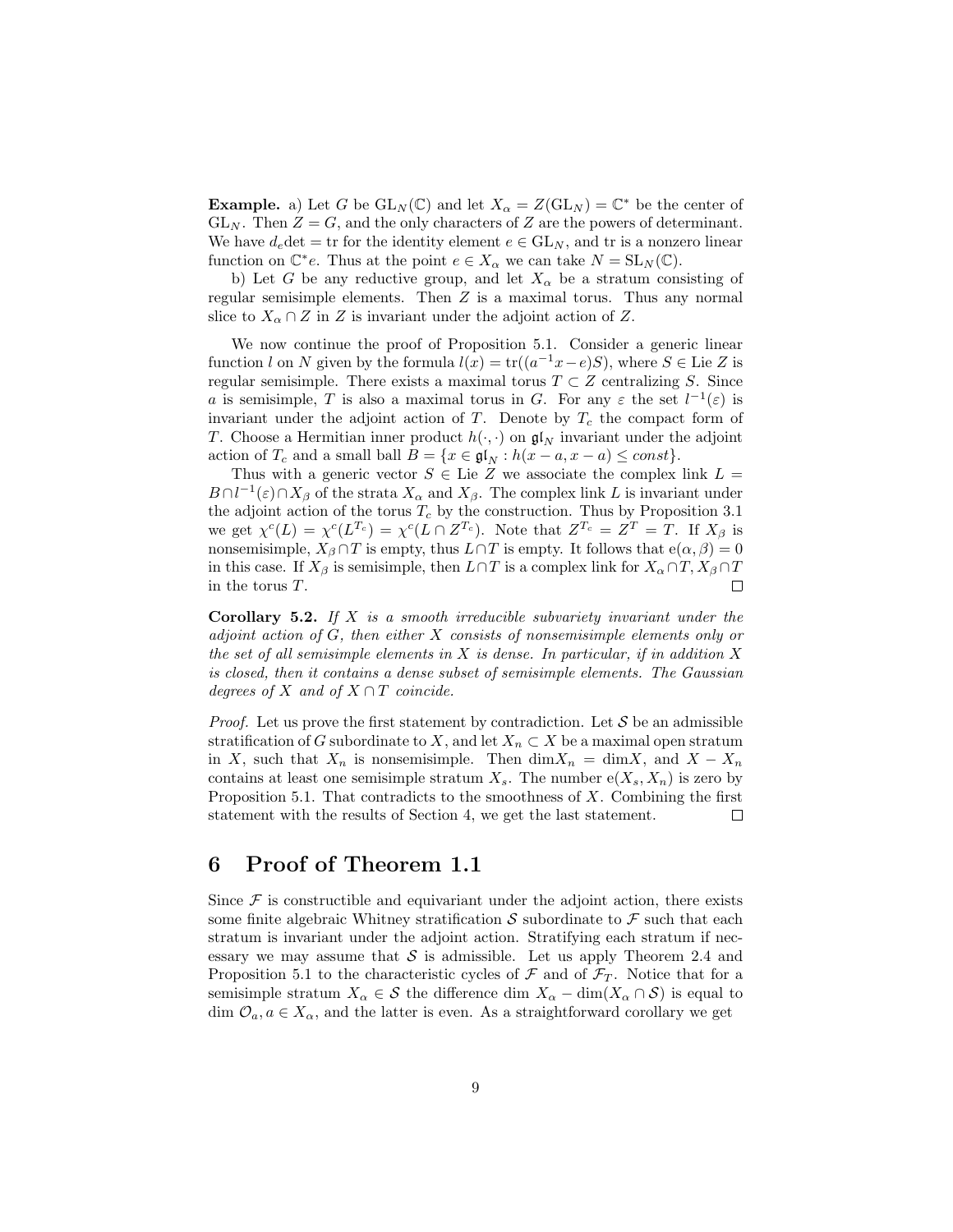**Corollary 6.1.** Let  $X_{\alpha} \in \mathcal{S}$  be a semisimple stratum. The multiplicities of characteristic cycles of F and  $\mathcal{F}_T$  along the strata  $X_\alpha$  and  $X_\alpha \cap T$ , respectively, coincide.

**Example.** Suppose that the support of the constructible function  $\chi(\mathcal{F})$  lies in the closure of an orbit  $\mathcal{O}_a, a \in G$ . This kind of sheaves is studied in [2] for unipotent orbits. In this case the strata of an admissible stratification that contribute to the characteristic cycle are the orbits in  $\overline{\mathcal{O}_a}$ . Let  $a_s, a_n \in G$  be the semisimple and unipotent elements respectively such that  $a = a_s \cdot a_n$ . Then  $X_{\alpha} = \mathcal{O}_{a_s}$  is the only semisimple stratum in  $\overline{\mathcal{O}_a}$ . Thus for the multiplicity  $c_{\alpha}(\mathcal{F})$ of  $CC(\mathcal{F})$  along this stratum we get  $c_{\alpha}(\mathcal{F}) = \chi_{\alpha}(\mathcal{F}) = c_{\alpha}(\mathcal{F})$ .

Now the formula of Theorem 1.1 reduces to the same formula for the sheaf  $\mathcal{F}_T$  and the stratification  $\mathcal{S}_T$ . First,  $\chi(\mathcal{F}, G) = \chi(\mathcal{F}_T, T)$  by Proposition 3.2. Second, for all nonsemisimple strata  $X_{\alpha}, \alpha \in \mathcal{S}$ , we have  $gdeg(X_{\alpha}) = 0$  by Corollary 4.3. Thus the right hand side of the formula may be considered as the sum over semisimple strata only, i.e.

$$
\chi(X,\mathcal{F}) = \sum_{\alpha \in \mathcal{S}_0} c_{\alpha}(\mathcal{F}) \text{gdeg}(X_{\alpha}).
$$

By Corollary 6.1 this is equivalent to the formula

$$
\chi(T, \mathcal{F}_T) = \sum_{\alpha \in \mathcal{S}_T} c_{\alpha}(\mathcal{F}_T) \text{gdeg}(X_{\alpha} \cap T),
$$

since gdeg( $X_{\alpha}$ ) = gdeg( $X_{\alpha} \cap T$ ) by Proposition 4.4. To prove the latter formula we apply Theorem 1.3 from [4].

#### References

- [1] A. BRAVERMAN, On Euler characteristic of equivariant sheaves, preprint http://xxx.lanl.gov/abs/math.AG/0202165.
- [2] S. EVENS, I. MIRKOVIĆ, *Characteristic cycles for the loop Grassmannian* and nilpotent orbits, Duke Math. J. **97**, No.1 (1999), 109-126.
- [3] J. Franecki, The Gauss map and Euler characteristic on algebraic groups, thesis, Northwestern University, Evanston, Illinois, 1998.
- [4] J. FRANECKI, M. KAPRANOV, The Gauss map and a noncompact Riemann-Roch formula for constructible sheaves on semiabelian varieties, Duke Math. J. 104, No.1 (2000),171-180.
- [5] W. FULTON, R. MACPHERSON, *Categorical framework for the study of* singular spaces, Mem. Amer. Math. Soc. 31 no. 243 (1981).
- [6] O. Gabber, F. Loeser, Faisceaux pervers l-adiques sur un tore, Duke Math. J. 83, No.3 (1996), 501-606.